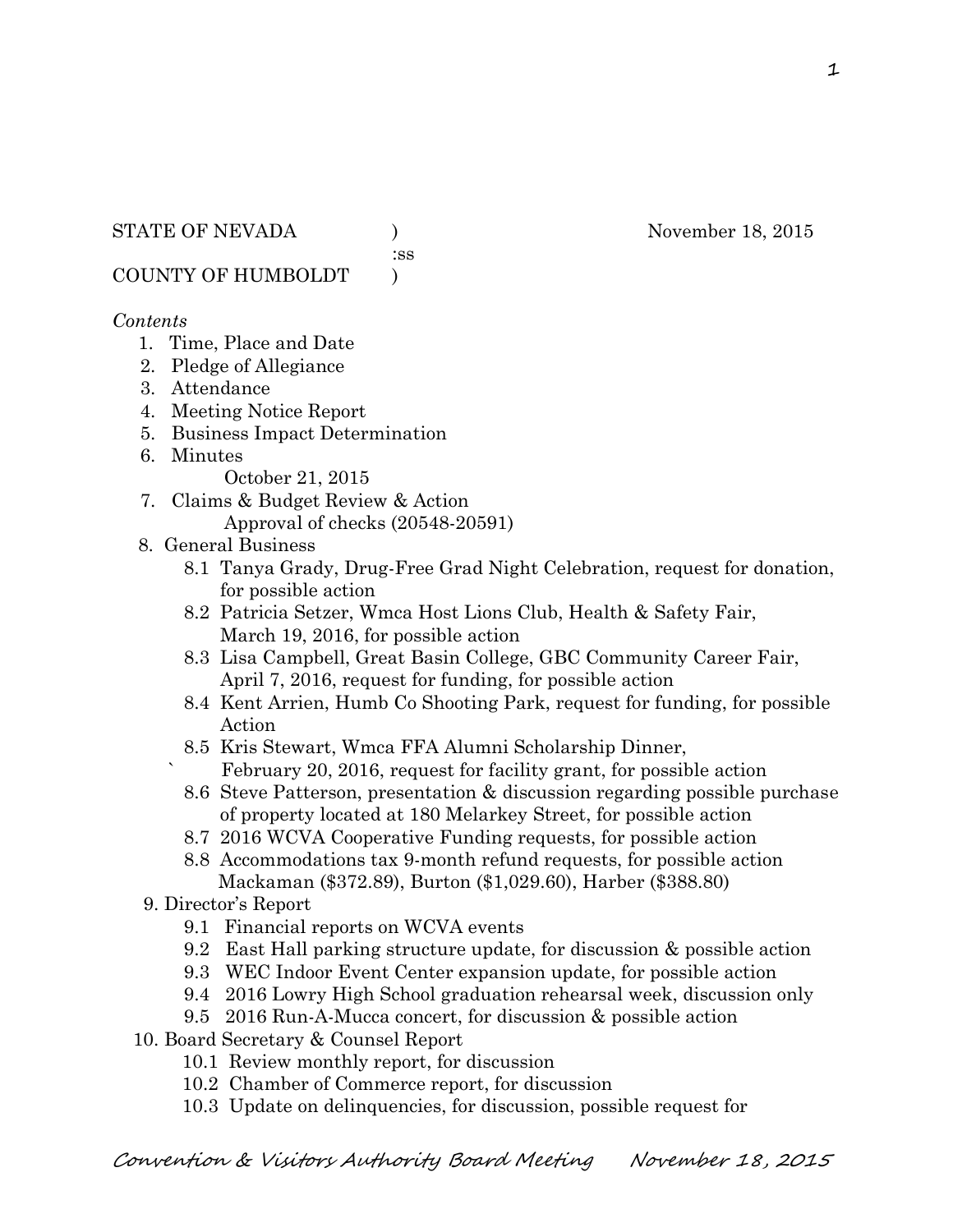authorization of disclosure of confidential information of one or more licensees & possible action

- 10.4 Review response to complaints regarding Board policies of support for events, for discussion
- 10.5 East Hall Parking deck repair specs; for discussion and possible action
- 10.6 Possible update on Intersection Beautification, Winnemucca Recreation project, Winnemucca Arts Center & Visitor Center, Events Complex riding arena, for discussion & possible action
- 11. Board Administrator
	- 11.1 October Financial reports
	- 11.2 Room tax audit report
- 12. Other Reports
- 13. Next Meeting Date
- 14. Adjournment

#### **MINUTES, NOVEMBER 18, 2015**

**1. Time, Place and Date.** The Winnemucca Convention and Visitors Authority met in regular session in full conformity with the law at the Winnemucca Convention Center, West Hall, Winnemucca, Nevada at 4:00 pm on Wednesday, November 18, 2015 with Chairman Terry Boyle presiding.

#### **2. Pledge of Allegiance.**

**3. Attendance.** *Convention and Visitors Authority Board Officials Present:*  Terry Boyle Chairman and Hotel Representative Don Stoker Treasurer and Motel Representative Jim Billingsley City Representative Bill Macdonald Secretary and Counsel Kendall Swensen Board Administrator

*Convention and Visitors Authority Board Officials Absent:*  Herb Ross Vice Chairman and Business Representative Ron Cerri County Representative

*Staff Members Present:*  Kim Petersen Director Shelly Noble Administrative Clerk

*Staff Members Absent:*  None

*Others Present:* 

 Patricia Setzer Wmca Host Lions Club Lisa Campbell Great Basin College Becky Hill FFA Alumni & 777 Barrel Jr Rodeo

Convention & Visitors Authority Board Meeting November 18, 2015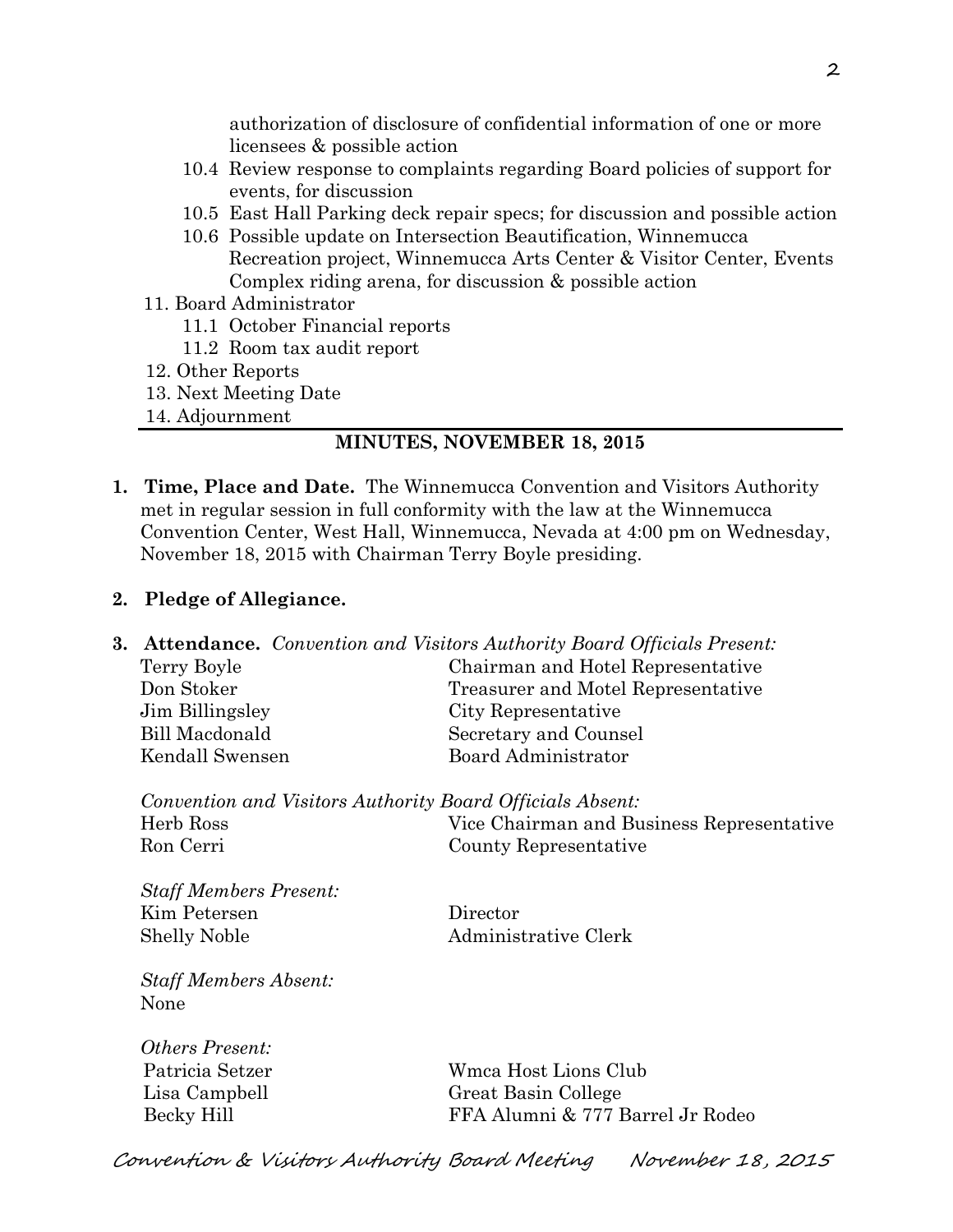| Lindsay Tregellas      | 777 Barrel Jr Rodeo              |  |
|------------------------|----------------------------------|--|
| <b>Steve Patterson</b> | Self                             |  |
| Tanya Grady            | Drug-Free Graduation Celebration |  |

## **4. Meeting Notice Report.**

Chairman Boyle reported that notice, including meeting agenda, was posted by Shelly Noble by 9:00 am Friday, November 13, 2015 at Humboldt County Library, Court House, Post Office, City Hall and Convention Center West Hall. No persons have requested mailed notice during the past six months.

**5. Business Impact Determination.** After review of the November 18, 2015 agenda, and report by Counsel that he saw nothing in the Agenda requiring a business economic impact study or statement, *Don Stoker made a motion that no proposed agenda item is likely to impose a direct and significant economic burden on a business or directly restrict formation, operation, or expansion of a business. The motion carried, 3-0.* 

### **6. Minutes.**

Prior meeting minutes of October 21, 2015. *Don Stoker made a motion to accept the minutes of the October 21, 2015 meeting. Motion carried, 3-0.* 

**7. Claims.** The following claims were submitted for payment and approved on November 18, 2015:

| <b>BANK ACCOUNT</b> | <b>CHECK NUMBERS</b> | <b>AMOUNT</b> |
|---------------------|----------------------|---------------|
| Nevada State Bank   | 20548-20591          | \$122,928.48  |

*Jim Billingsley made a motion to approve all claims as submitted. The motion carried, 3-0.* 

# **8. General Business.**

## **8.1 Tanya Grady, LHS 2016 Drug-Free Grad Night Celebration, request for donation, for possible action**

This is annual request made by the parents that produce this very popular event after Lowry graduation each spring. Tanya has provided a budget for this event and attended this meeting to answer any questions the board may have. Board members are very familiar with this event and have no problem continuing their financial support this year. *Don Stoker made a motion to approve a grant in the amount of \$3,500 for the Lowry Drug-Free Grad Night Celebration, June 9, 2016. Motion carried, 3-0.*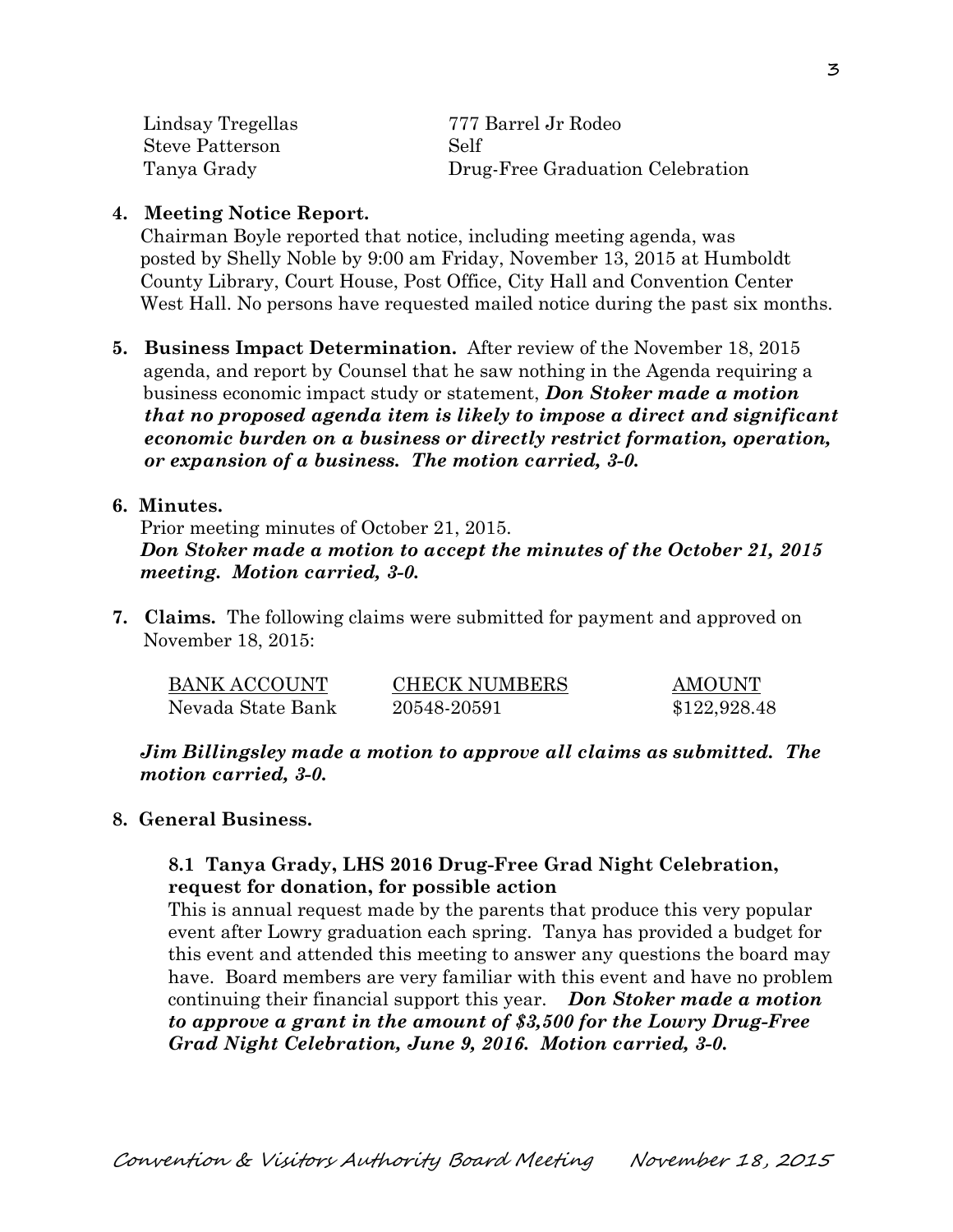**8.2 Patricia Setzer, Wmca Host Lions Club, Health & Safety Fair, March 19, 2016, request for facility grant, for possible action**  This is another very worthwhile event that the WCVA has supported for many years. It provides health screenings for community members at low or no cost and is produced in conjunction with Humboldt General Hospital. Patricia is requesting use of the East Hall Main Floor for March 19, 2016. *Terry Boyle made a motion to approve a \$600 facility grant (East Hall Main Floor) for the Winnemucca Host Lions Club Health & Safety Fair, March 19, 2016, Motion carried, 3-0.* Winnemucca Host Lions Club is responsible for any other customary Convention Center charges.

## **8.3 Lisa Campbell, Great Basin College, GBC Community Career Fair, April 7, 2016, request for facility grant, for possible action**  Lisa is here to request the use of the West Hall for this event next spring. Lowry does their college and career fair in November but it is geared mostly toward high school students. This will be open to high school students as well, but also the entire community. Elko has been holding one for several years which is quite successful. Lisa hopes to make this an annual event. *Jim Billingsley made a motion to approve a\$600 facility grant (West Hall) for Great Basin College Community Career Fair, April 7, 2016. Motion carried, 5-0.* Great Basin College is responsible for any other customary Convention Center charges.

## **8.4 Kent Arrien, Humb Co Shooting Park, request for funding, for possible action**

Kent did not attend this meeting. This item will be placed on the December agenda.

# **8.5 Kris Stewart, Wmca FFA Alumni Scholarship Dinner, February 20, 2016, request for facility grant, for possible action**

Kris was not able to be here tonight so Becky Hill will answer any questions the board has regarding this request. This dinner has been an annual event for nine years. In the past, this dinner has raised between \$40,000 and \$60,000. All of this money is awarded to local FFA students in the form of scholarships and payment of travel to the national FFA conference. *Don Stoker made a motion to approve a \$750 facility grant (\$600 West Hall, \$150 kitchen) for the Wmca FFA Alumni Scholarship Dinner, February 20, 2016. Motion carried, 3-0.* Wmca FFA Alumni is responsible for any other customary Convention Center charges.

# **8.6 Steve Patterson, presentation & discussion regarding possible purchase of property located at 180 Melarkey Street, for possible action**

Steve is the owner of Ormacheas Dinner House. He is retired but, until recently, had the business leased out. Those individuals have closed the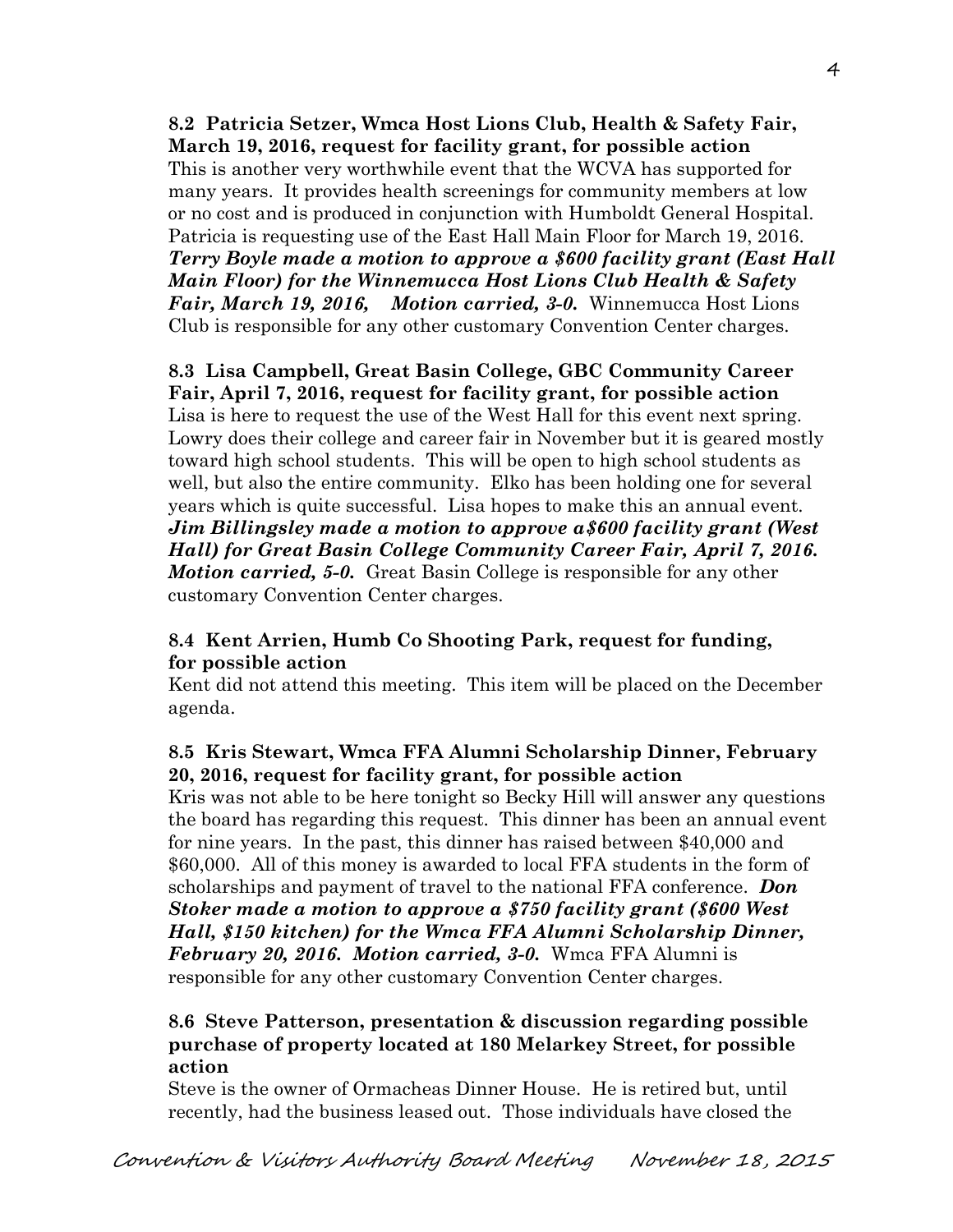restaurant and Steve has taken the building and its contents back. He would like to sell it and has had an appraisal completed as he works to find an interested party. A copy of the appraiser's conclusions were included in the board packets. During this process, he came to realize that it would be a good Visitor Center. It is in a great location, with our parking lots across the street, and would allow plenty of room for tourist information, meeting rooms and the Chamber offices. He is here tonight to see if there is any interest by WCVA to pursue this idea. Chairman Boyle expressed concern about the timing of an acquisition like this with the decline in room taxes, along with repairs that will be required for ADA compliance. He would like this board to take its time in considering this proposal and discuss it at a future meeting with a full board present. All agreed that the location was great with its visibility from Winnemucca Boulevard and plenty of accessible parking in the lots we own across the street on Melarkey. Steve offered to take or let board members tour the building. He will be in Winnemucca until right after Thanksgiving. Kim will work with Steve to arrange a couple tours so we don't have our entire board there at one time.

**8.6 2016 WCVA Cooperative Funding requests, for possible action**  To date, we have only received 13 funding requests for 2016. Copies of the completed request forms and other event information were included in the board packets. Kim has made his recommendations and these are on spreadsheet that board members were given today. Most of the requests are similar to previous years. Representatives from 777 Barrel Racing are present tonight to participate in the discussion for their two events.

- 777 Barrel Racing, Lindsay Tregellas & Becky Hill Hairy Horse Race, March 25-27, 2016 For many years, this annual event was held as their Spring Barrel Bash on Mother's Day. Since then, other races have begun to compete for participants on this date so they moved it to March, which is the beginning of the barrel race "season" and this has helped to increase attendance. WCVA funds have helped to offset some of their expenses and increase prize money. They have repaid their underwriting awards for several years. This year's request is: \$2,500 underwriting, \$3,500 grant and payment of facility fees (\$2,400). Kim's recommendation is: \$2,000 underwriting, \$3,000 grant and payment of facility fees (\$2,400). *Jim Billingsley made a motion to approve a \$2,000 underwriting, \$3,000 grant and payment of WEC facility fees in the amount of \$2,400 as 2016 WCVA Cooperative Funding for the 777 Barrel Race Hairy Horse Race, March 25-27, 2016. Motion carried, 3-0.*
- 777 Barrel Racing, Lindsay Tregellas & Becky Hill Humb Co Junior Rodeo Playday, October 8, 2016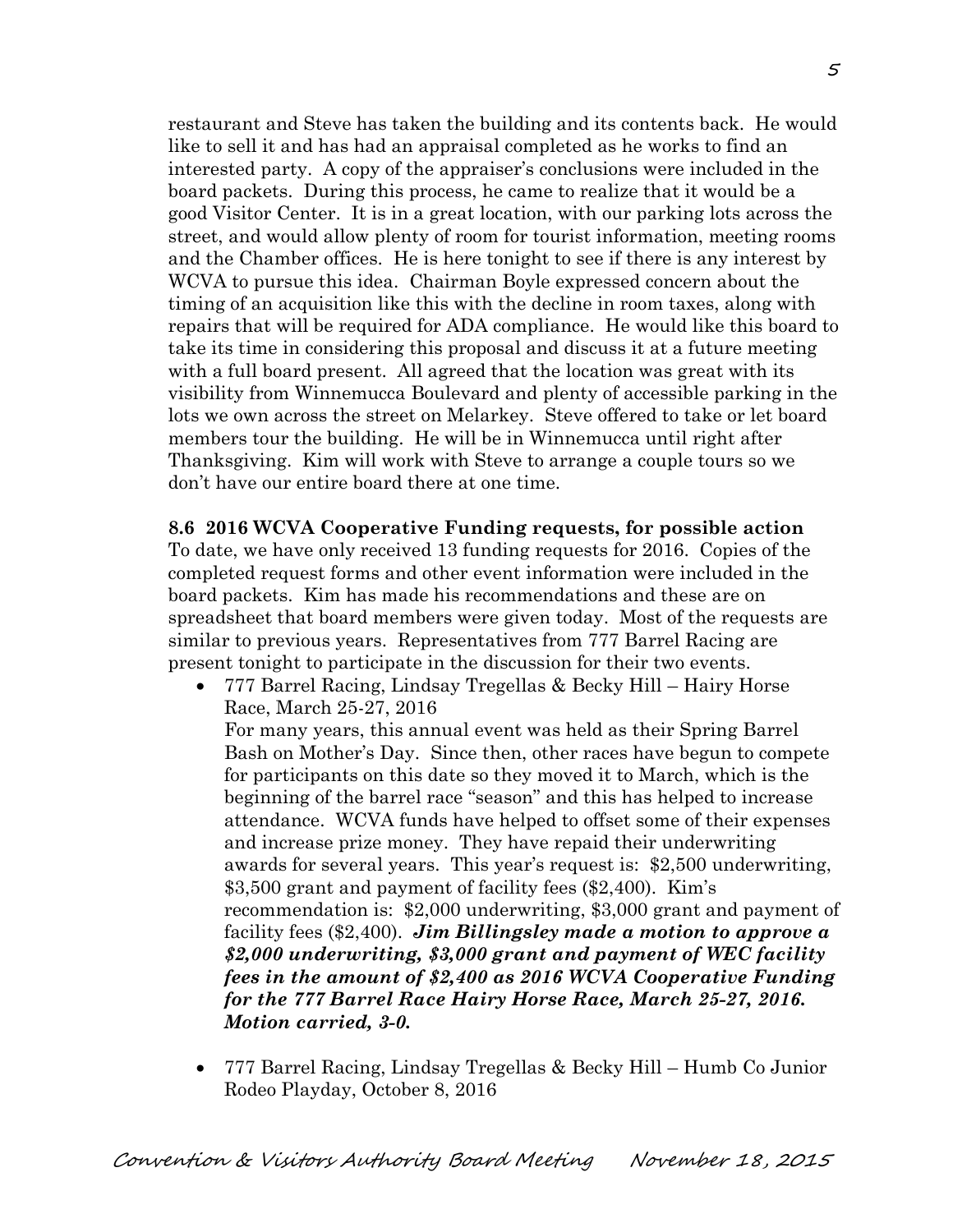In October, 777 Barrel produced this event for the first time. It all came together in a very short amount of time. Even so, they had over 50 contestants, many from out of the area. Lindsey and Becky are confident that with a longer time to plan they can make this event much larger and attract families from all over the region. Especially if it's the same weekend as a barrel race, like this year. Their request was: \$2,000 grant. Kim's recommendation: \$1,000 grant. *Don Stoker made a motion to approve a \$1,000 grant and a \$1,000 underwriting as 2016 WCVA Cooperative Funding for the 777 Barrel Race Humb Co Junior Rodeo Playday, October 8, 2016. Motion carried, 3-0.*

 The remaining requests were discussed. The only changes from the Director's recommendations were:

- Labor Day Rodeo \$15,000 grant request be an underwriting instead
- No recommended amount was entered for Run-A-Mucca. Kim would like the RAM Committee to come before this board and discuss changes they are planning to make to turn this event around. The past two years have seen a substantial financial loss which cannot be sustained. For the past couple of months Winners has informed this board that they are planning a concert this weekend to help increase participation but, so far, there have been no definite plans presented to this board. As the funding source for this event, the WCVA is concerned about the financial difficulties and would like to discuss these with the committee. At that time they will also discuss a funding amount for the 2016 event.
- The funding request for Winnemucca Summer Cutting was received late so no recommendation is entered on the spreadsheet. They are requesting a \$10,000 grant. Kim is recommending a \$5,000 grant and a \$5,000 underwriting.

## *Terry Boyle made a motion to approve the 2016 WCVA Cooperative Funding recommendations made by Director Kim Petersen as presented with the changes outlined above. Approvals as follows: Chamber of Commerce Visitor Center Operations \$15,000 G High Desert Challenge Wrestling Tournament \$ 950 G Labor Day Bull & Broncs Rodeo \$15,000 U Fifties Fever \$ 5,000 U Tri-County Fair & Stampede \$ 2,000 G Cow Country Classic \$ 4,500 G Winnemucca Summer Cutting \$ 5,000 G Winnemucca Summer Cutting \$ 5,000 U Winnemucca Balloon Festival \$ 2,000 G Nevada Christian Motorcyclists State Rally \$ 1,250 G Motion carried, 3-0.*

Convention & Visitors Authority Board Meeting November 18, 2015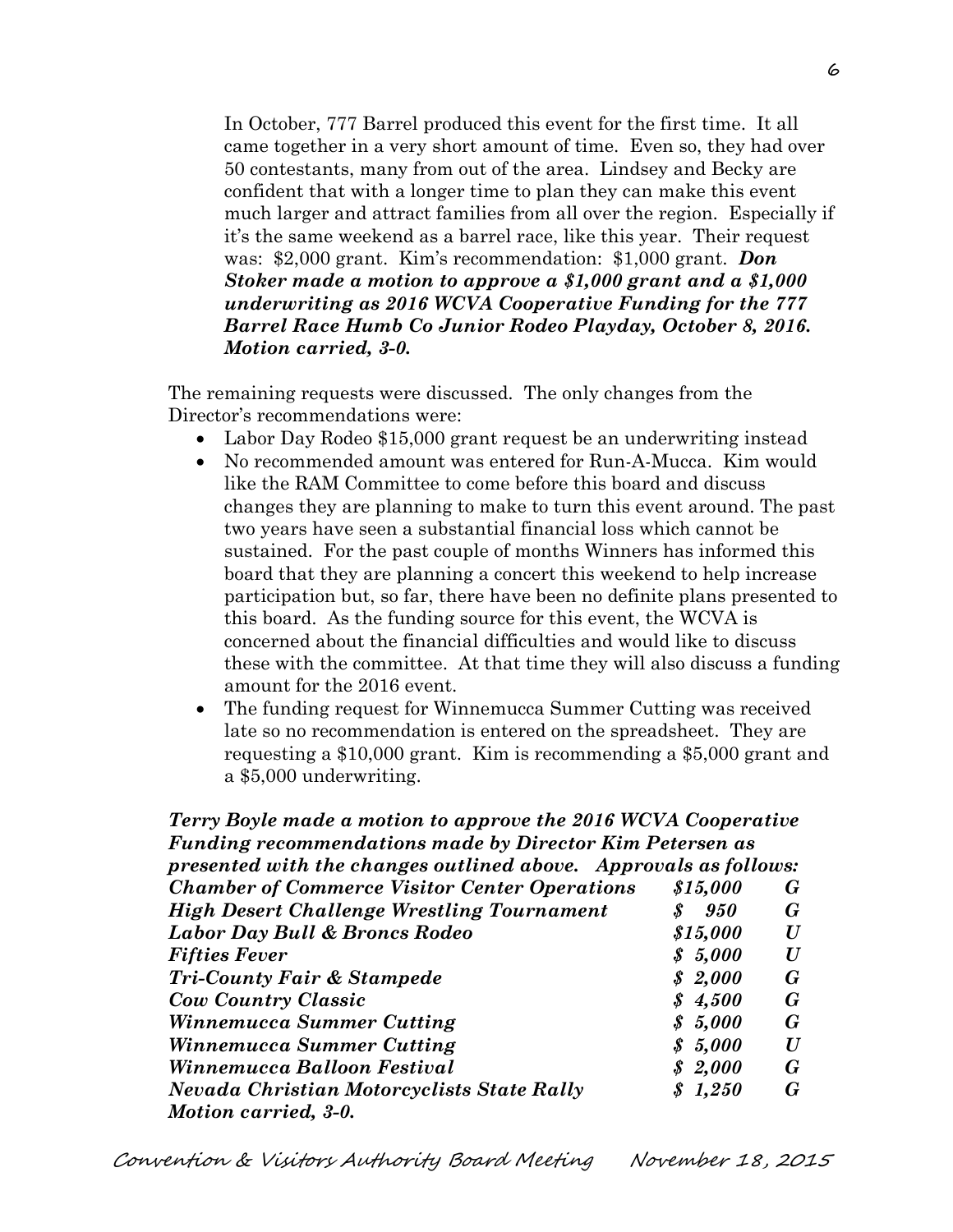Board members discussed the difficulty in planning a budget when the Cooperative Funding requests trickle in all year, especially with dwindling room tax resources. Shelly will send out funding forms to those events that have become annual events and who have not submitted anything yet, along with a letter outlining the importance of returning these requests in a timely manner since less funding may be available later in the year.

**8.7 Accommodations tax 9-month refund requests, for possible action, Mackaman (\$372.89), Burton (\$1,029.60), Harber (\$388.80)** 

*Terry Boyle made a motion to approve the accommodation tax 9-month refund for Jeff Mackaman (\$372.89), Michael Burton (\$1,029.60) and Michael Harber (\$388.80). Motion carried, 3-0.*

### **9. Director's Report.**

#### **9.1 Financial reports on WCVA events**

Bank reconciliations for the Tri-County Fair and Ranch Hand Rodeo were included in the board packets for review.

# **9.2 East Hall parking structure update, for discussion & possible action**

See item 10.5 below.

**9.3 WEC Indoor Event Center expansion update, for possible action**  No report.

### **9.4 2016 Lowry High School graduation rehearsal week, for discussion only**

Kim is working to bring a large cutting event to the Events Complex in June. They will run their event from Wednesday through Saturday the week before graduation. He has already secured Curtis Machinery and the Honor Crew to install the floor for Lowry graduation on Sunday and Monday after the event concludes, but Lowry grads will not be able to get into the building for rehearsal until Tuesday of that week. Kim has spoken with the Lowry representative and they have agreed that this will not be a problem.

**9.5 2016 Run-A-Mucca concert, for discussion & possible action**  No report.

#### **10. Secretary and Counsel, Monthly report.**

**10.1 Review monthly report, for discussion**  Bill reviewed his report.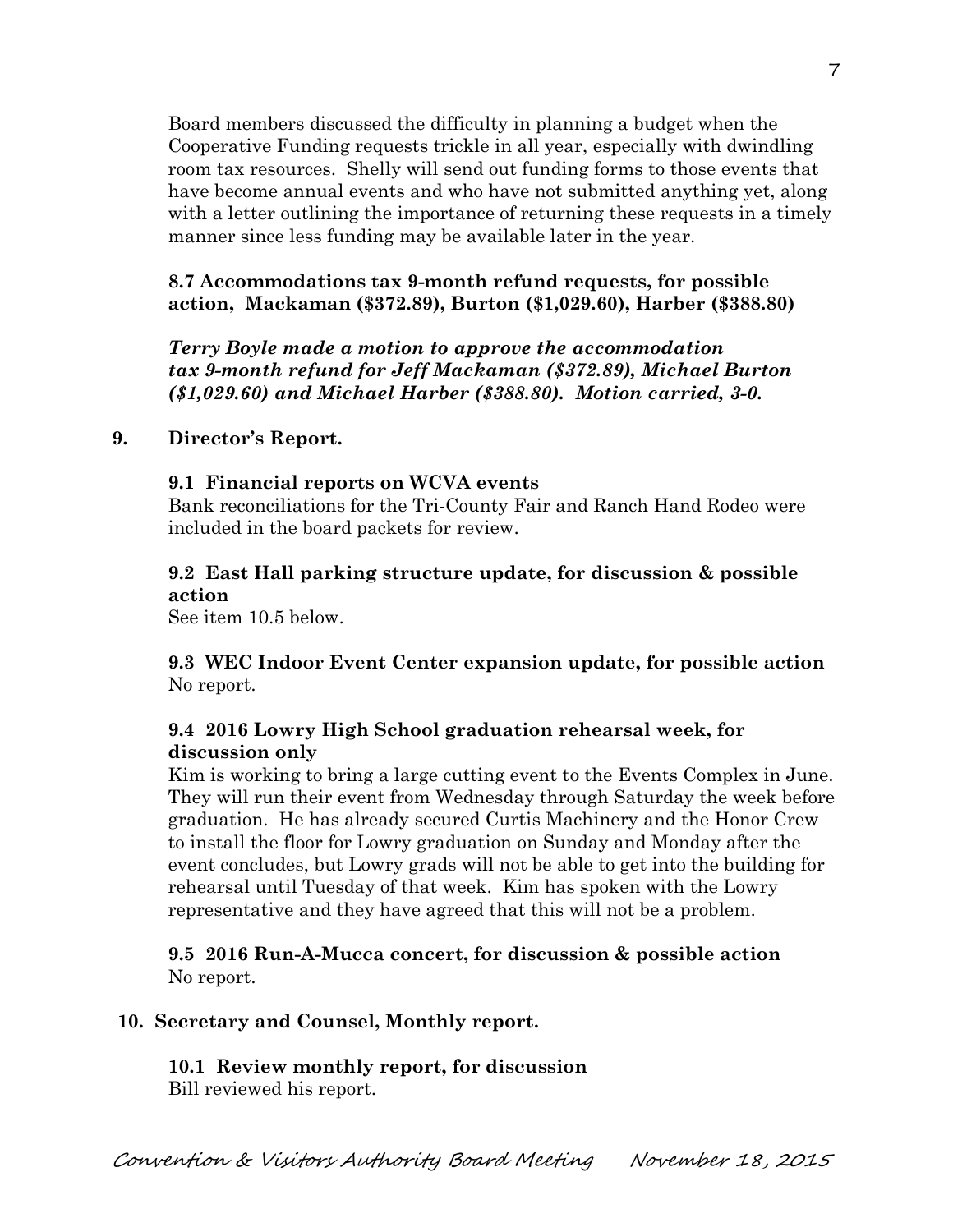#### **10.2 Chamber of Commerce report, for discussion**  This was included in Bill's report.

# **10.3 Update on delinquencies, possible request for authorization of disclosure of confidential information of one or more licensees & possible action**

No report.

#### **10.4 Review response to complaints regarding Board policies of support for events, for discussion**  No report.

## **10.5 East Hall Parking deck repair specs; for discussion and possible action**

Bill has the specs completed and feels that the repairs will not exceed \$100,000 so this board could choose to solicit 3 informal bids instead of going through the full bid process. Still, it may be beneficial to go through the full bid process.

**10.6 Possible update on Intersection Beautification, Winnemucca Recreation project, Winnemucca Arts Center & Visitor Center, Events Complex riding arena, for discussion & possible action**  No report.

# **11. Board Administrator.**

# **11.1 October Financial Reports, for discussion**

As everyone knows, room taxes are down, approximately 8%.

### **11.2 Room tax audit report**

No report.

### **12. Other Business.**

### **12.1 2015 Audit**

Kendall has delivered materials to our auditor to get this process going.

### **12.2 Silver State International Rodeo**

At last month's meeting this board approved their contract for 2016 – 2020. Bill has prepared a resolution reflecting this action for the board's signatures.

# **13. Regular Business. Next Meeting. The Board confirmed the next regular meeting date of Wednesday, December 16, 2015, 4:00 pm.**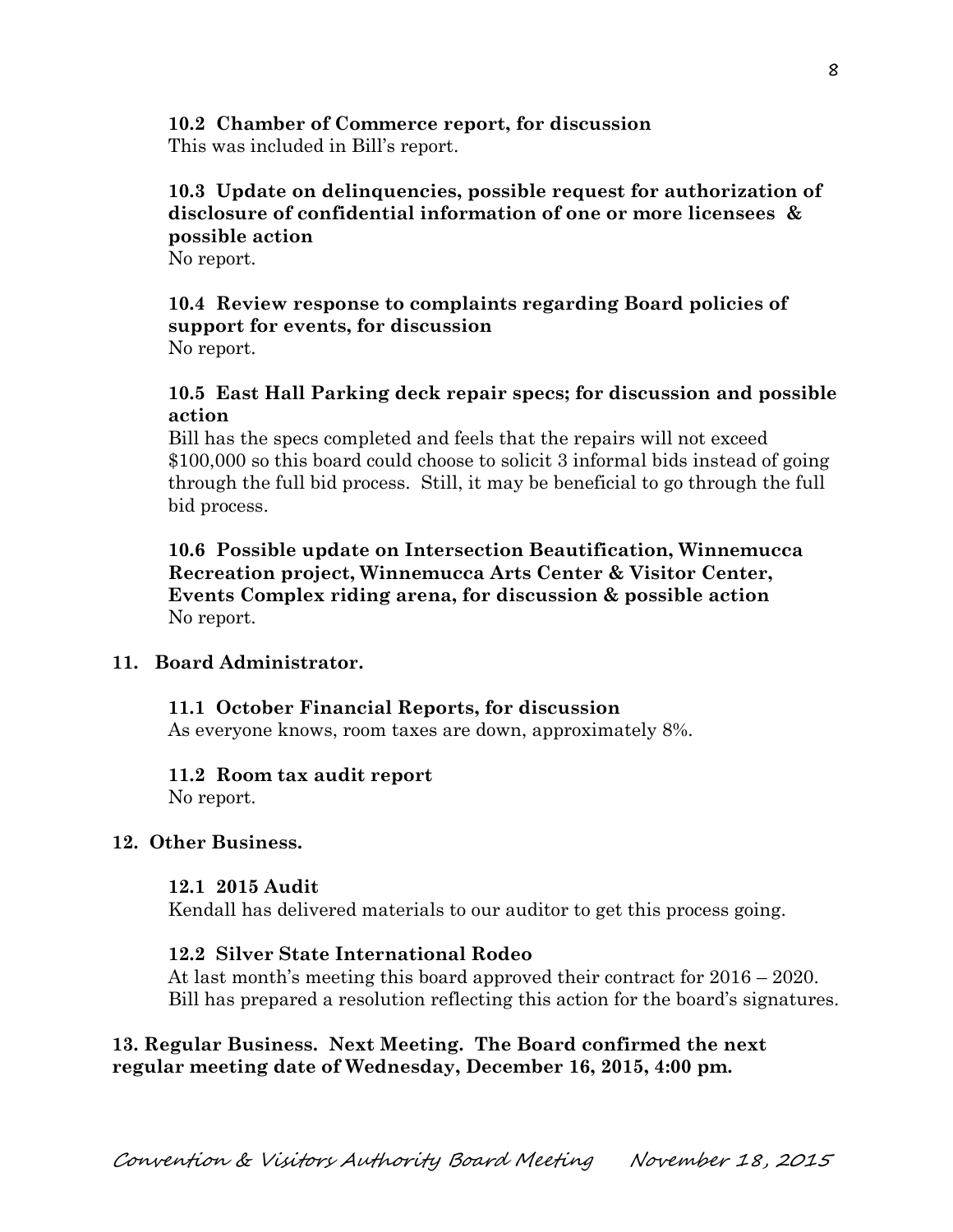## **14. Adjourn.** *Don Stoker made a motion to adjourn this meeting. Motion carried, 3-0.* The meeting was adjourned at 5:20 pm to the next regular meeting, or to the earlier call of the Chairman or to the call of any three (3) members of the Board on three (3) working days notice.

Respectfully submitted,

Shelly Noble

 $\begin{tabular}{c} \bf APPROVED ON \end{tabular} \begin{tabular}{c} \begin{tabular}{c} \multicolumn{1}{c}{} \multicolumn{1}{c}{} \multicolumn{1}{c}{} \multicolumn{1}{c}{} \multicolumn{1}{c}{} \multicolumn{1}{c}{} \multicolumn{1}{c}{} \multicolumn{1}{c}{} \multicolumn{1}{c}{} \multicolumn{1}{c}{} \multicolumn{1}{c}{} \multicolumn{1}{c}{} \multicolumn{1}{c}{} \multicolumn{1}{c}{} \multicolumn{1}{c}{} \multicolumn{1}{c}{} \multicolumn{1}{c}{} \multicolumn{1}{c}{} \multicolumn$ 

As written\_\_\_\_\_\_\_\_\_\_\_\_\_\_\_

As corrected \_\_\_\_\_\_\_\_\_\_\_\_\_

Winnemucca Convention & Visitors Authority Board

TERRY BOYLE HERB ROSS Hotel Representative

 $ABSENT$ Chairman and Vice Chairman and Business Representative

\_\_\_\_\_\_\_\_\_\_ \_ \_\_\_\_\_\_\_\_\_\_\_\_\_\_\_ \_\_\_\_\_\_\_\_\_\_\_ \_\_\_\_\_\_\_\_\_\_\_\_\_\_\_\_\_\_ DON STOKER JIM BILLINGSLEY Treasurer and Motel Representative City Representative